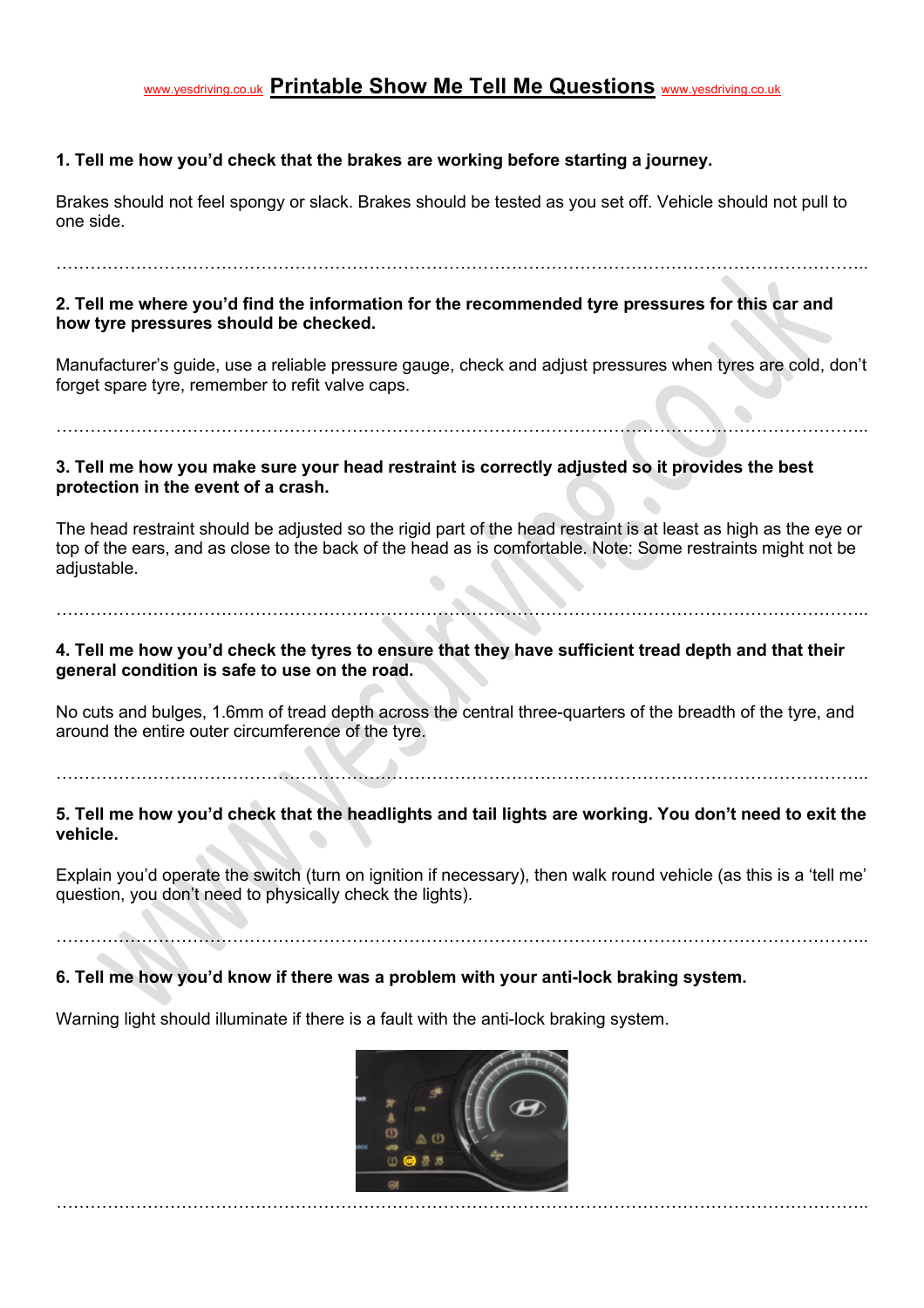### **7. Tell me how you'd check the direction indicators are working. You don't need to exit the vehicle.**

Explain you'd operate the switch (turn on ignition if necessary), and then walk round vehicle (as this is a 'tell me' question, you don't need to physically check the lights).

### **8. Tell me how you'd check the brake lights are working on this car.**

……………………………………………………………………………………………………………………………..

Explain you'd operate the brake pedal, make use of reflections in windows or doors, or ask someone to help.

# **9. Tell me how you'd check the power-assisted steering is working before starting a journey.**

If the steering becomes heavy, the system may not be working properly. Before starting a journey, 2 simple

checks can be made.

Gentle pressure on the steering wheel, maintained while the engine is started, should result in a slight but noticeable movement as the system begins to operate. Alternatively turning the steering wheel just after moving off will give an immediate indication that the power assistance is functioning.

### **10. Tell me how you'd switch on the rear fog light(s) and explain when you'd use it/them. You don't need to exit the vehicle.**

……………………………………………………………………………………………………………………………..

Operate switch (turn on dipped headlights and ignition if necessary). Check warning light is on. Explain that you would use them if visibility is reduced to below 100m.



**11. Tell me how you switch your headlight from dipped to main beam and explain how you'd know the main beam is on.**

……………………………………………………………………………………………………………………………..

Operate switch (with ignition or engine on if necessary), check with main beam warning light.

## **12. Open the bonnet and tell me how you'd check that the engine has sufficient oil.**

Identify dipstick/oil level indicator, describe check of oil level against the minimum and maximum markers.

……………………………………………………………………………………………………………………………..

……………………………………………………………………………………………………………………………..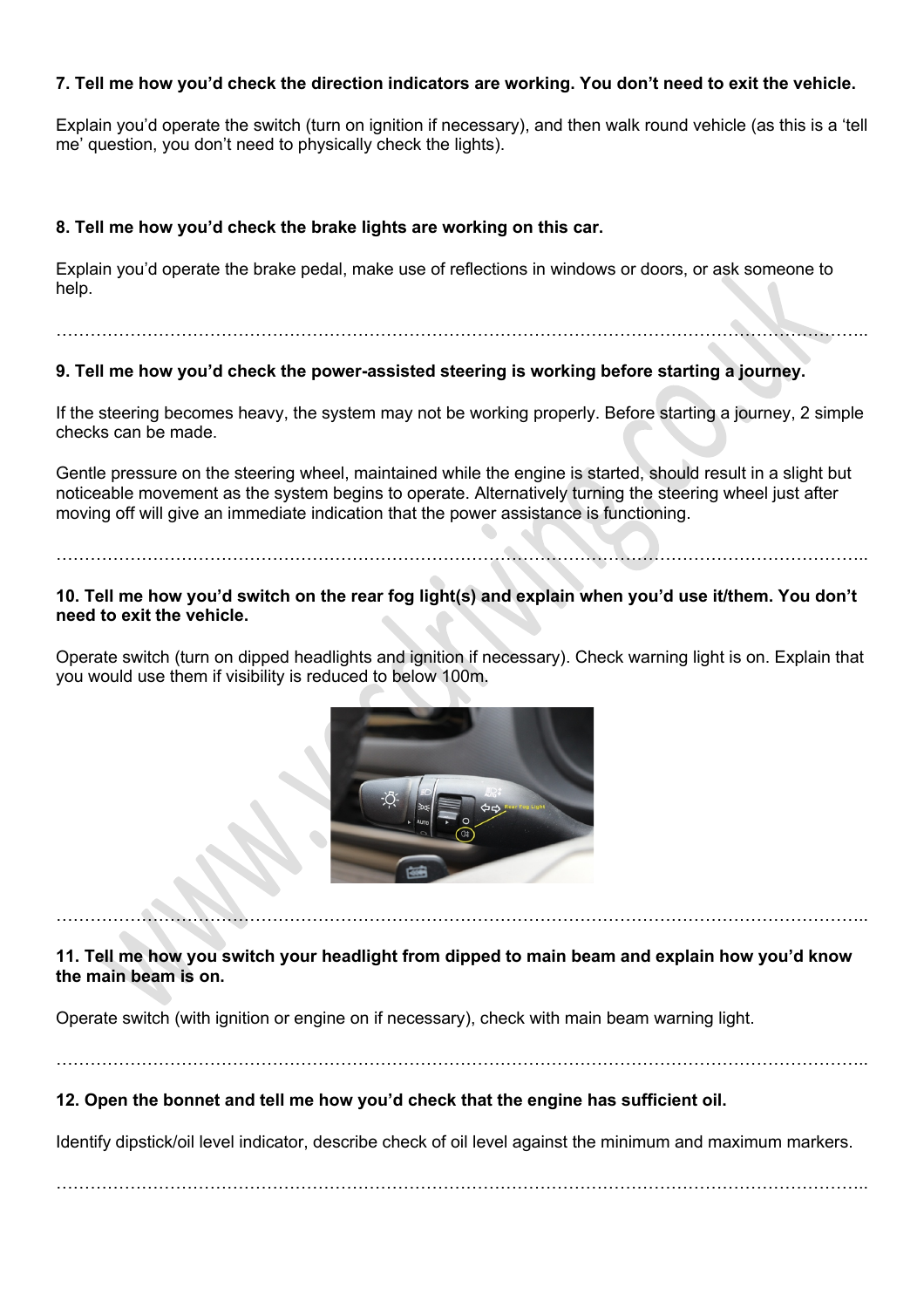### **13. Open the bonnet and tell me how you'd check that the engine has sufficient engine coolant.**

Identify high and low level markings on header tank where fitted or radiator filler cap, and describe how to top up to correct level.

……………………………………………………………………………………………………………………………..

### **14. Open the bonnet and tell me how you'd check that you have a safe level of hydraulic brake fluid.**

Identify reservoir, check level against high and low markings.

……………………………………………………………………………………………………………………………..

- 1. When it's safe to do so, can you show me how you wash and clean the rear windscreen?
- 2. When it's safe to do so, can you show me how you wash and clean the front windscreen?



3. When it's safe to do so, can you show me how you'd switch on your dipped headlights?